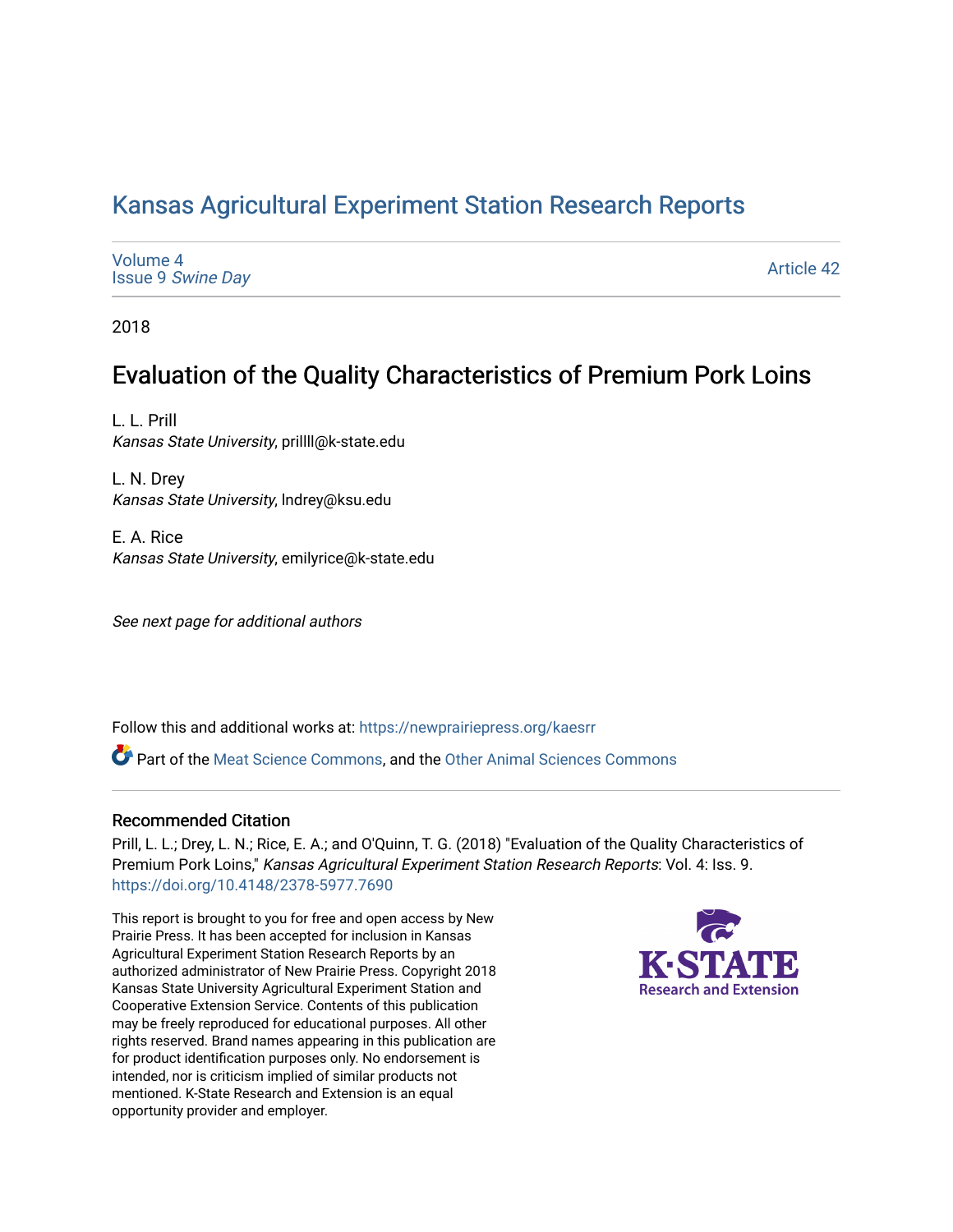## Evaluation of the Quality Characteristics of Premium Pork Loins

### **Abstract**

The objective of this study was to determine shear force, pH, marbling, color characteristics, percentage of intramuscular fat, and purge loss of pork loins from various premium brands in comparison to commodity products. Pork loins (n = 30/brand; Institutional Meat Purchasing Specifications #414) from five premium (PRE A, B, C, D, and E) and two commodity brands (COM A and B) were purchased from food service purveyors and commercial abattoirs. Loins were transported to the Kansas State University Meat Laboratory, Manhattan, KS, and allowed to age 14 to 15 days under refrigerated conditions (36 to 39°F) before fabrication. All PRE brands were similar ( $P > 0.05$ ) with lesser ( $P < 0.05$ ) slice shear force values than COM A, with the exception of PRE C, which had greater ( $P < 0.05$ ) slice shear force values than all other brands evaluated. Similar results were found for Warner-Bratzler shear force, with PRE C having greater ( $P < 0.05$ ) Warner-Bratzler shear force values than all other treatments, and no difference ( $P > 0.05$ ) 0.05) found among the other PRE products. Commodity A was also tougher ( $P < 0.05$ ) than all PRE brands, except PRE C for Warner-Bratzler shear force. For subjective loin color evaluations, all PRE brands were similar ( $P > 0.05$ ), with only PRE C having a greater ( $P < 0.05$ ) color score than PRE B. Commodity B had a lesser ( $P < 0.05$ ) loin subjective color than all PRE products except PRE B and D. Also, COM B had a greater ( $P < 0.05$ ) L\* value (lighter) and lesser ( $P < 0.05$ ) a\* value (less red) than all of the other brands. No difference ( $P > 0.05$ ) in a\* was found among the PRE brands and only PRE D and E differed ( $P < 0.05$ ) for L<sup>\*</sup>. The two COM products had a similar ( $P > 0.05$ ) chop color score, however COM B was lighter ( $P <$ 0.05) than all PRE brands. Premium A and E had greater loin visual marbling than all other brands, with no difference ( $P > 0.05$ ) found among the two COM brands and the other 3 PRE brands. However, for chop visual marbling, the two COM brands had less ( $P < 0.05$ ) marbling than all PRE brands, except PRE B and C. For fat percentage, all brands had between 2 to 3% fat, with COM A having less ( $P < 0.05$ ) fat than all PRE brands other than PRE B and D. Little variation was found among brands for pH, but COM B had a lower ( $P < 0.05$ ) pH than all of the other brands. Premium A, C, and D had less ( $P < 0.05$ ) weight lost as purge than any of the other brands. The differences observed within the quality traits evaluated show variation among different premium pork loin brands. This provides evidence that consumers and retailers will receive different levels of pork quality and eating satisfaction dependent upon the premium brand purchased.

### Keywords

color, marbling, pork, quality, shear force, tenderness

### Creative Commons License



This work is licensed under a [Creative Commons Attribution 4.0 License](https://creativecommons.org/licenses/by/4.0/).

### Authors

L. L. Prill, L. N. Drey, E. A. Rice, and T. G. O'Quinn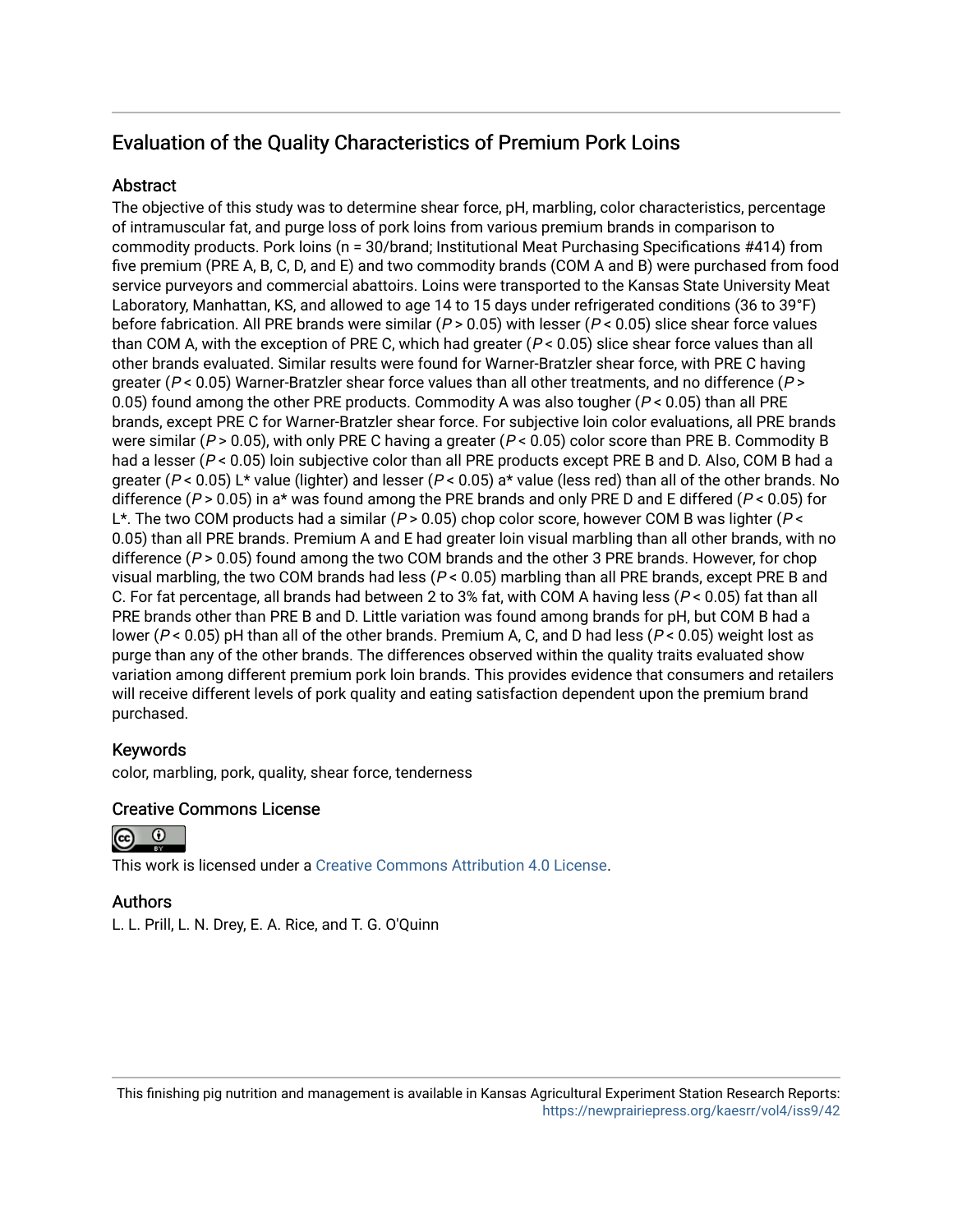



# Evaluation of the Quality Characteristics of Premium Pork Loins

*L.L. Prill, L.N. Drey, E.A. Rice, and T.G. O'Quinn*

## Summary

The objective of this study was to determine shear force, pH, marbling, color characteristics, percentage of intramuscular fat, and purge loss of pork loins from various premium brands in comparison to commodity products. Pork loins (*n* = 30/brand; Institutional Meat Purchasing Specifications #414) from five premium (PRE A, B, C, D, and E) and two commodity brands (COM A and B) were purchased from food service purveyors and commercial abattoirs. Loins were transported to the Kansas State University Meat Laboratory, Manhattan, KS, and allowed to age 14 to 15 days under refrigerated conditions (36 to 39°F) before fabrication. All PRE brands were similar ( $P > 0.05$ ) with lesser ( $P < 0.05$ ) slice shear force values than COM A, with the exception of PRE C, which had greater  $(P < 0.05)$  slice shear force values than all other brands evaluated. Similar results were found for Warner-Bratzler shear force, with PRE C having greater (*P* < 0.05) Warner-Bratzler shear force values than all other treatments, and no difference  $(P > 0.05)$  found among the other PRE products. Commodity A was also tougher (*P* < 0.05) than all PRE brands, except PRE C for Warner-Bratzler shear force. For subjective loin color evaluations, all PRE brands were similar ( $P > 0.05$ ), with only PRE C having a greater ( $P < 0.05$ ) color score than PRE B. Commodity B had a lesser (*P* < 0.05) loin subjective color than all PRE products except PRE B and D. Also, COM B had a greater (*P* < 0.05) L\* value (lighter) and lesser (*P* < 0.05) a\* value (less red) than all of the other brands. No difference (*P* > 0.05) in a\* was found among the PRE brands and only PRE D and E differed (*P* < 0.05) for L\*. The two COM products had a similar  $(P > 0.05)$  chop color score, however COM B was lighter (*P* < 0.05) than all PRE brands. Premium A and E had greater loin visual marbling than all other brands, with no difference (*P* > 0.05) found among the two COM brands and the other 3 PRE brands. However, for chop visual marbling, the two COM brands had less (*P* < 0.05) marbling than all PRE brands, except PRE B and C. For fat percentage, all brands had between 2 to 3% fat, with COM A having less (*P* < 0.05) fat than all PRE brands other than PRE B and D. Little variation was found among brands for pH, but COM B had a lower (*P* < 0.05) pH than all of the other brands. Premium A, C, and D had less (*P* < 0.05) weight lost as purge than any of the other brands. The differences observed within the quality traits evaluated show variation among different premium pork loin brands. This provides evidence that consumers and retailers will receive different levels of pork quality and eating satisfaction dependent upon the premium brand purchased.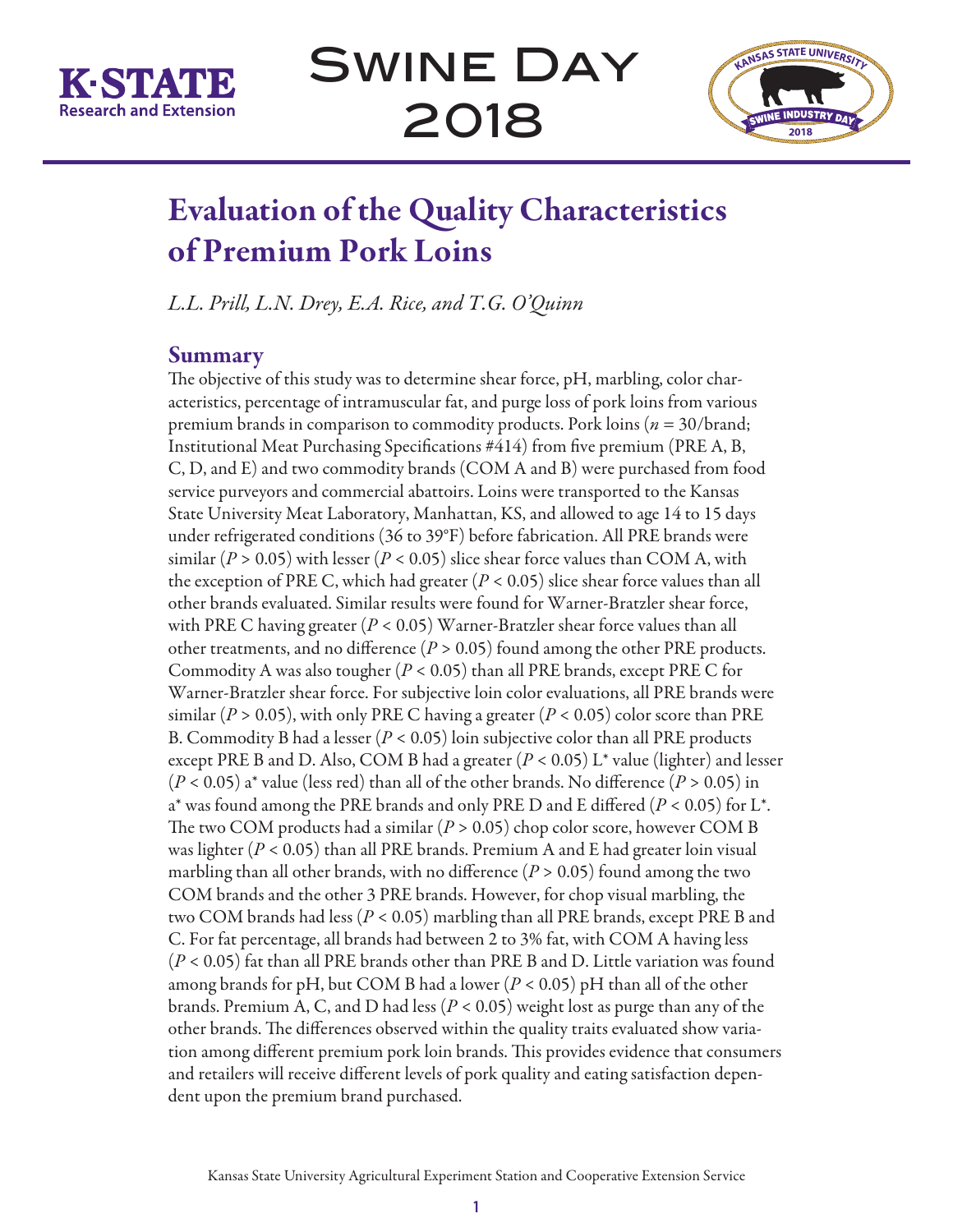## **Introduction**

The last revision to the pork grading standards occurred in 1985. Ultimately, those standards no longer accurately reflect value differences in today's pork products. Modern pork production is characterized by products with improved color and higher marbling content, two factors that have been consistently identified by researchers as the main components affecting pork eating quality.1,2 Because there is an absence of a meaningful United States Department of Agriculture pork grade standards, packers have taken the initiative to sort the darker colored, higher-marbled pork to market as premium products. With this, premium product price is 15 to 20% more than commodity products.<sup>3</sup> Because of a lack of consistent standards in the criteria used for product segregation for these premium programs, differences may exist in quality characteristics and ultimately lead to variation in pork eating quality. Therefore, the objective of this study was to determine shear force, pH, marbling, color characteristics, percentage of intramuscular fat, and purge loss of pork loins from various premium brands in comparison to commodity products.

## **Procedures**

Pork loins ( $n = 30$ /brand; Institutional Meat Purchasing Specifications #414<sup>4</sup>) from five premium (PRE A, B, C, D, and E) and two commodity brands (COM A and B), were purchased from food service purveyors and commercial abattoirs. Brands used for this study represented a wide breadth of premium products available in the market and represented different programs offered from numerous packers. Loins were transported to the Kansas State University Meat Laboratory, Manhattan, KS, and allowed to age under refrigerated conditions (36 to 39°F). Loins were fabricated at 14 or 15 days postmortem.

The loin was weighed in the package before being opened to obtain an initial weight. After opening, the loin was removed from the package, dabbed dry with paper towels and reweighed. Packages were washed and hung dry 24 hours before being weighed. Percent purge loss was determined using the equation  $[1 - (loin weight/ (initial weight$ – dry package weight))]. Loins were evaluated on the ventral side in the area where the back ribs were removed immediately following opening for  $L^*$ ,  $a^*$ , and  $b^*$  using a Hunter Lab Miniscan spectrophotometer (Illuminant A, 1-inch aperture, 10° observer; Hunter Associates Laboratory, Reston, VA) at three locations within the loin and averaged. Moreover, experienced Kansas State University personnel evaluated each loin for subjective color and marbling scores according to the National Pork Board Color and

Kansas State University Agricultural Experiment Station and Cooperative Extension Service

<sup>1</sup> Brewer, M. S., L. G. Zhu, and F. K. McKeith. 2001. Marbling effects on quality characteristics of pork loin chops: consumer purchase intent, visual and sensory characteristics. Meat Sci. 59(2):153-163. doi: 10.1016/S0309-1740(01)00065-1

<sup>2</sup> Norman, J. L., E. P. Berg, H. Heymann, and C. L. Lorenzen. 2003. Pork loin color relative to sensory and instrumental tenderness and consumer acceptance. Meat Sci. 65(2):927-933. doi: https://doi. org/10.1016/S0309-1740(02)00310-8

<sup>3</sup> Wright, L. I., J. A. Scanga, K. E. Belk, T. E. Engle, J. D. Tatum, R. C. Person, D. R. McKenna, D. B. Griffin, F. K. McKeith, J. W. Savell, and G. C. Smith. 2005. Benchmarking value in the pork supply chain: Characterization of US pork in the retail marketplace. Meat Sci. 71(3):451-463. doi: https://doi. org/10.1016/j.meatsci.2005.04.024

<sup>4</sup> North American Meat Institute. 2014. The meat buyer's guide. 8th ed. North American Meat Institute, Washington D.C.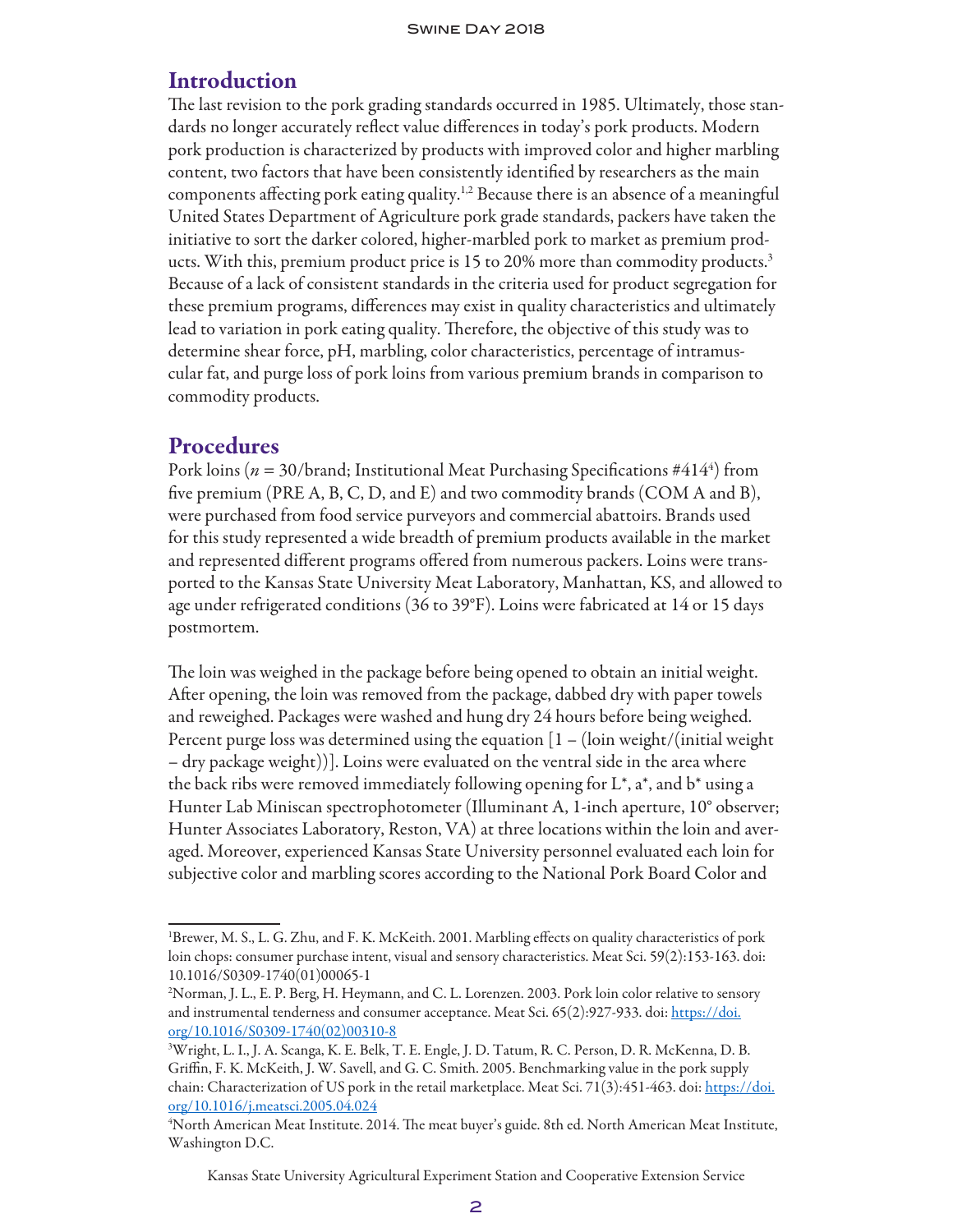Marbling Standards.5 Loins were fabricated into 1-inch thick chops using a commercial meat slicer (Trief Model PUMA 700F, Trief USA Inc., Shelton, CT). Chops were sliced immediately posterior to the spinalis dorsi and assigned to testing procedures.

Following a 30-minute bloom time, chops designated for color analysis were evaluated for L\*, a\*, and b\* using a Hunter Lab Miniscan spectrophotometer at three locations within the chop and averaged. pH was measured using a pH meter (model HI 99163; Hannah Instruments, Smithfield, RI). Kansas State University personnel evaluated each color chop for subjective color and marbling scores according to the National Pork Board Color and Marbling Standards.

Following fabrication and color readings, the chop designated for chemical intramuscular fat analysis was refrigerated (36 to 39°F) overnight before being homogenized. Total fat analysis was determined for each sample using the chloroform:methanol extraction method described by Folch.<sup>6</sup> Analyses were performed in duplicate and percent fat was calculated using the formula: Percent fat  $=$  [(g residue after drying/g of wet sample)  $\times$  2  $\times$  100].

Chops designated for shear force analyses were vacuum packaged and frozen at -4°F. Prior to shear evaluation, chops were thawed under refrigeration (36 to 39°F) for 24 hours. Chops were weighed prior to cooking and a thermometer (Super-Fast Thermopen, ThermoWorks, American Fork, UT) was inserted into the geometric center of each chop and remained in place during the cooking process. Chops were cooked on clam-style grills (Cuisinart Griddler; Cuisinart, Stamford, CT) set to a surface temperature of 350°F and removed from grills to achieve a peak temperature of 160°F. Following cooking, chops were reweighed and the cook loss was determined using the equation  $\left[\frac{(\text{initial weight} - \text{clocked weight})}{\text{initial weight}}\right] \times 100\right]$ . Slice shear force was conducted immediately after the post-cooking temperature rise was complete using the shear force protocol that Shackelford $^7$  developed. The slice was sheared once with a flat, blunt-end blade using an Instron model 5569 testing machine (Instron, Canton, MA), the crosshead speed was set at 500 mm/minute. For Warner-Bratzler shear force, chops were cooled for 12 hours at 36 to 39°F prior to Warner-Bratzler shear force analysis according to the American Meat Science Association Warner-Bratzler shear force protocols.8 Six 0.5-inch diameter cores were removed parallel to muscle fiber orientation. The cores were sheared once, perpendicular to muscle fibers on an Instron Model 5569 testing machine (Instron, Canton, MA) with the use of a Warner-Bratzler shear blade. Values were reported as the peak pounds of force required to shear through the core. Values were averaged across all cores from a single chop.

<sup>5</sup> NPB. 2002. NPPC Official Color and Marbling Standards. Michigan State University.

<sup>6</sup> Folch, J., M. Lees, and G. H. Sloane Stanley. 1957. A simple method for the isolation and purification of total lipids from animal tissues. J. Biol. Chem. 266:497-509.

<sup>7</sup> Shackelford, S. D., T. L. Wheeler, and M. Koohmaraie. 2004. Technical Note: Use of belt grill cookery and slice shear force for assessment of pork longissimus tenderness. J. Anim. Sci. 82(1):238-241. doi: 10.2527/2004.821238x

<sup>8</sup> AMSA. 2015. Research guidelines for cookery, sensory evaluation, and instrumental tenderness measurements of meat. 2 ed. American Meat Science Association, Champaign, IL.

Kansas State University Agricultural Experiment Station and Cooperative Extension Service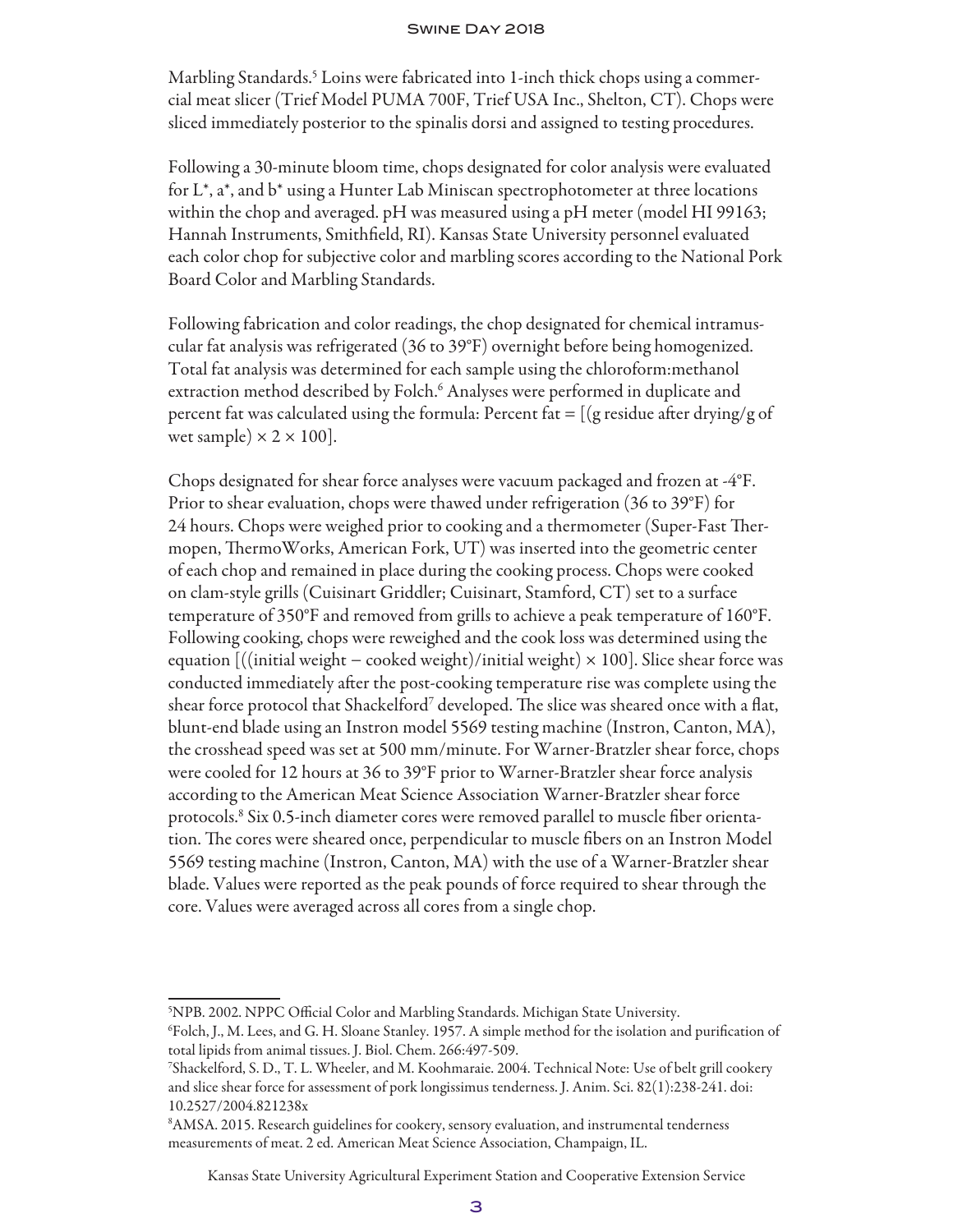Statistical analysis was conducted in SAS (Version 9.4, SAS Inst. Inc., Cary, NC) using PROC GLIMMIX with  $\alpha = 0.05$ . Data were analyzed using a completely randomized design with the fixed effect of brand and loin as the experimental unit.

### Results and Discussion

All PRE brands were similar (*P* > 0.05) with lesser (*P* < 0.05) slice shear force values than COM A, with the exception of PRE C, which had greater  $(P < 0.05)$  slice shear force values than all other brands evaluated. Similar results were found for Warner-Bratzler shear force, with PRE C having greater (*P* < 0.05) Warner-Bratzler shear force values than all other treatments, and no difference  $(P > 0.05)$  found among the other PRE products (Table 1). Commodity A was also tougher (*P* < 0.05) than all PRE brands, except PRE C for Warner-Bratzler shear force. Previous research has identified tenderness as the most important sensory characteristic when eating meat.<sup>9,10</sup> Shear force values correlate with tenderness sensory ratings,<sup>11</sup> indicating PRE C would be the toughest for consumers.

For subjective color evaluations, the two COM products had a similar (*P* > 0.05) chop color score; however COM B, was lighter  $(P < 0.05)$  than all PRE brands (Table 2). Loin subjective color was similar (*P* > 0.05) among all PRE brands, with only PRE C having a greater (*P* < 0.05) color score than PRE B. Commodity B had a lesser (*P* < 0.05) loin subjective color than all PRE products except PRE B and D. Instrumental color expresses color as three numerical values, L\* for the lightness and a\* and b\* for the green–red and blue–yellow color components. Commodity B had a greater (*P* < 0.05) L\* value (lighter) and lesser (*P* < 0.05) a\* (less red) value than all of the other brands. No difference (*P* > 0.05) in a\* was found among the PRE brands and only PRE D and E differed  $(P < 0.05)$  for L<sup>\*</sup> (darker). Steenkamp<sup>12</sup> measured consumers' quality expectations based on visual appraisal and found color had a significant impact on quality expectations. Brewer<sup>13</sup> reported the longissimus lumborum  $L^*$  and  $b^*$ means to reflect those reported in this study; however, they reported a greater a\* (more red). Additionally, in that study, similar results were reported as bloom time affected all instrumental measures except  $L^*$  value, but to varying degrees. Moreover,  $Zhu^{14}$ reported an a\* change of 0.589 was required before consumers perceived a significant difference in meat redness. This indicates that consumers would likely be able to detect

Kansas State University Agricultural Experiment Station and Cooperative Extension Service

<sup>9</sup> Miller, M. F., L. C. Hoover, K. D. Cook, A. L. Guerra, K. L. Huffman, K. S. Tinney, C. B. Ramsey, H. C. Brittin, and L. M. Huffman. 1995. Consumer acceptability of beef steak tenderness in the home and restaurant. J. Food Sci. 60(5):963-965.

<sup>10</sup>Huffman, K. L., M. F. Miller, L. C. Hoover, C. K. Wu, H. C. Brittin, and C. B. Ramsey. 1996. Effect of beef tenderness on consumer satisfaction with steaks consumed in the home and restaurant. J. Anim. Sci. 74(1):91-97.

<sup>11</sup>Davis, G., G. Smith, Z. Carpenter, and H. Cross. 1975. Relationships of quality indicators to palatability attributes of pork loins J. Anim. Sci. 41(5):1305-1313.

<sup>&</sup>lt;sup>12</sup>Steenkamp, J.-B. E. M., and H. C. M. Van Trijp. 1996. Quality guidance: A consumer-based approach to food quality improvement using partial least squares. Eur. Rev. Agric. Econ. 23(2):195-215. doi: 10.1093/erae/23.2.195

<sup>13</sup>Brewer, M. S., L. G. Zhu, B. Bidner, D. J. Meisinger, and F. K. McKeith. 2001. Measuring pork color: effects of bloom time, muscle, pH and relationship to instrumental parameters. Meat Sci. 57(2):169-176. doi: https://doi.org/10.1016/S0309-1740(00)00089-9

<sup>14</sup>Zhu, L. G., and M. S. Brewer. 1999. Relationship between instrumental and visual color in a raw, fresh beef and chicken model system. J. Mus. Foods 10(2):131-146.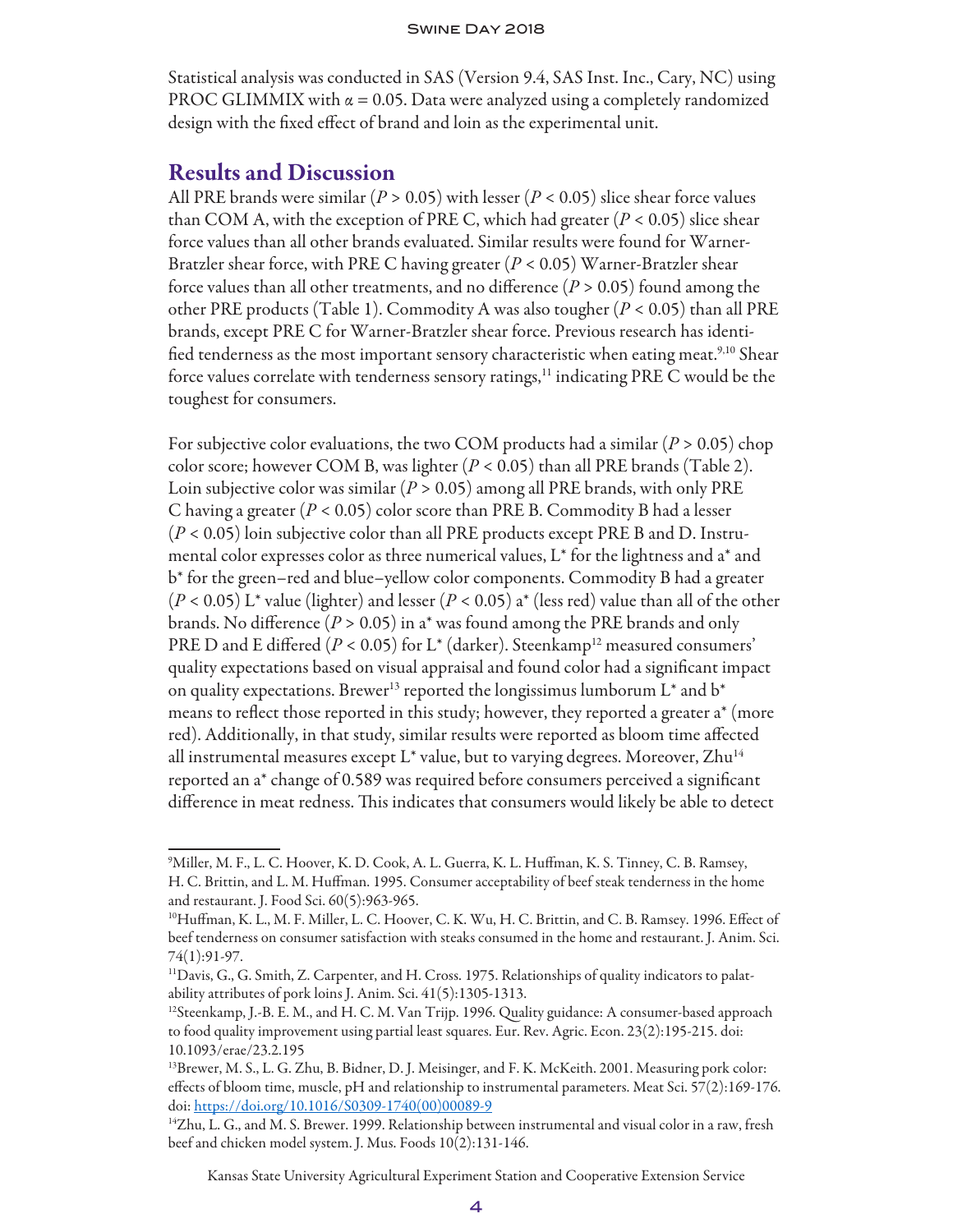COM B as significantly paler, but see no differences among any of the other brands for redness.

Premium A and E had greater loin visual marbling scores than all other brands, with no difference (*P* > 0.05) found among the two COM brands and the other 3 PRE brands. However, for chop visual marbling, the two COM brands had less (*P* < 0.05) marbling than all PRE brands, except PRE B and C. For percentage fat, all brands had between 2 to 3% fat, with COM A having less (*P* < 0.05) fat than all PRE brands other than PRE B and D. Intramuscular lipid content effects on pork loin tenderness are conflicting.15,16 For consumer preference, Steenkamp<sup>17</sup> reported intramuscular marbling had a negative impact on quality expectations; however, a positive impact on quality eating experience. Huff-Lonergan<sup>18</sup> reported marbling and intramuscular fat content were not significantly correlated to consumer sensory juiciness scores; however, were positively correlated with flavor scores. From this it can be inferred that consumers may not prefer the visual appearance of fat within PRE E, but this product may produce a more appealing flavor.

Although little variation was found among brands for pH, COM B had a lower (*P* < 0.05) pH than all of the other brands. pH measurements are commonly used to predict several meat quality traits. Brewer<sup>19</sup> showed as pH increased, visual pink color intensity concurrently increased. Because COM B had the lowest pH, the low observed a\* value and the most pale pinkish gray to white color score could be attributed to that as well. Additionally, pH has also been shown to increase water holding capacity and therefore decrease purge loss. Previous literature reports significant positive correlations between pH and Hunter color values, drip loss, and sensory characteristics.<sup>18</sup> Premium A, C, and D had less (*P* < 0.05) weight lost as purge than any of the other brands, whereas COM A had the greatest amount of purge loss, being only similar to PRE B.

In conclusion, the differences observed within the quality traits evaluated in this study show variation among different premium pork loin brands. This provides evidence that consumers and retailers will receive different levels of pork quality and eating satisfaction dependent upon the premium brand purchased. Pork quality traits are complex and influenced by various factors, making the prediction of quality difficult, especially when developing a marketing program for premium pork.

Kansas State University Agricultural Experiment Station and Cooperative Extension Service

<sup>&</sup>lt;sup>15</sup>Dikeman, M. E. 1987. Fat reduction in animals and the effects on palatability and consumer acceptance of meat products. In: Reciprocal Meat Conference. p 93-103.

<sup>16</sup>Fernandez, X., G. Monin, A. Talmant, J. Mourot, and B. Lebret. 1999. Influence of intramuscular fat content on the quality of pig meat — 2. Consumer acceptability of m. longissimus lumborum. Meat Sci. 53(1):67-72. doi: https://doi.org/10.1016/S0309-1740(99)00038-8

<sup>17</sup>Steenkamp, J.-B. E. M., and H. C. M. Van Trijp. 1996. Quality guidance: A consumer-based approach to food quality improvement using partial least squares. Eur. Rev. Agric. Econ. 23(2):195-215. doi: 10.1093/erae/23.2.195

<sup>18</sup>Huff-Lonergan, E., T. J. Baas, M. Malek, J. C. M. Dekkers, K. Prusa, and M. F. Rothschild. 2002. Correlations among selected pork quality traits. J. Anim. Sci. 80(3):617-627. doi: 10.2527/2002.803617x <sup>19</sup>Brewer, M. S., L. G. Zhu, B. Bidner, D. J. Meisinger, and F. K. McKeith. 2001. Measuring pork color: effects of bloom time, muscle, pH and relationship to instrumental parameters. Meat Sci. 57(2):169-176. doi: https://doi.org/10.1016/S0309-1740(00)00089-9